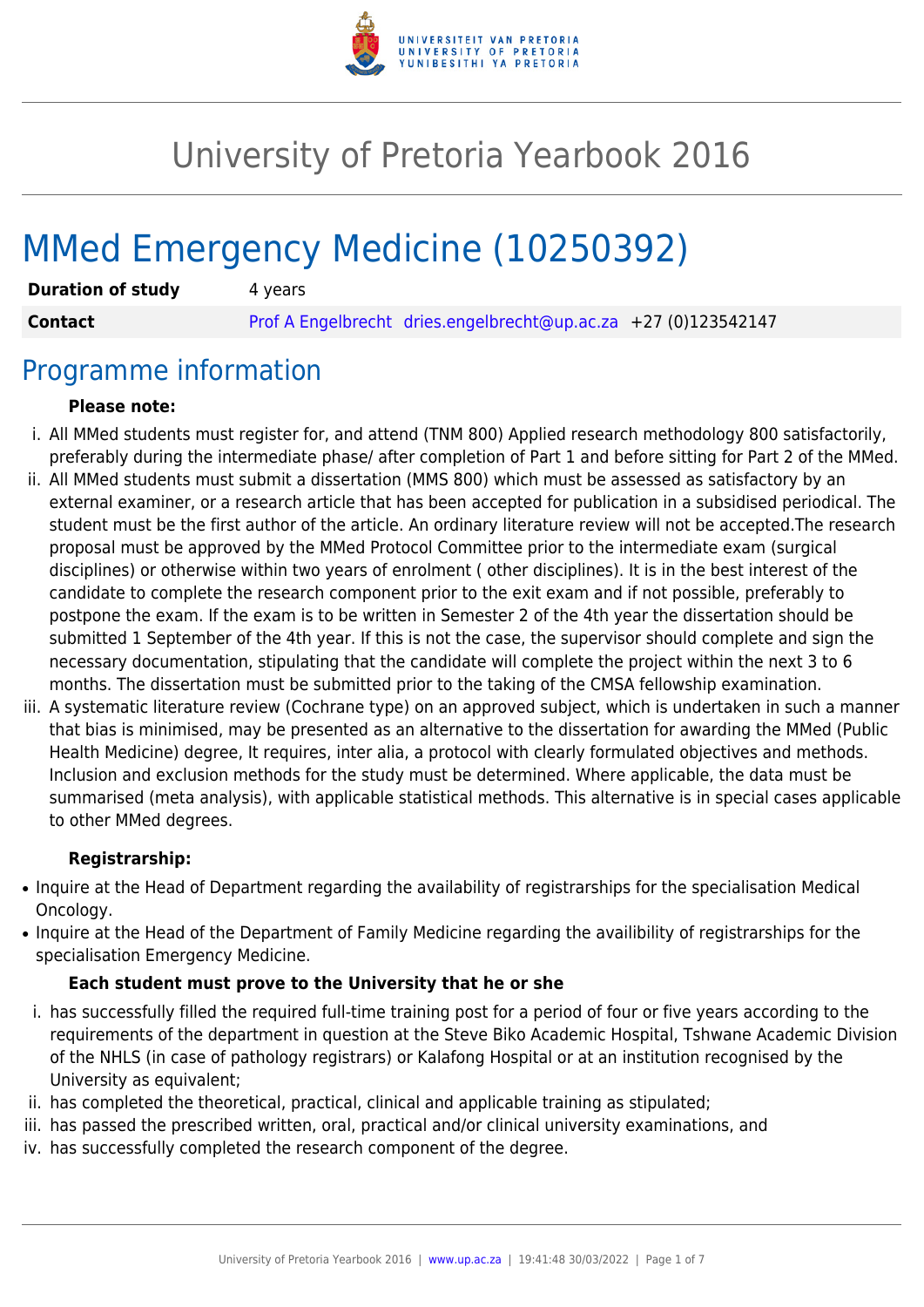

# Admission requirements

A prospective student for the MMed degree programme must be in possession of the MBChB degree of this University or a qualification deemed by the University to be equivalent to the MBChB degree for at least two years. In addition such a student must be registered as a physician with the Health Professions Council of South Africa for at least one year.

# Other programme-specific information

**Note:** Inquire at the Head of the Department of Family Medicine regarding the availability of registrarships.

**"Major subject"** refers to the recognised field of study in Medicine in which the student specialises. The study of the major subject extends over four or five years, as prescribed by the department in question.

# Examinations and pass requirements

- i. The sequence of the examinations in the prerequisite subjects will be determined by the head of the department under which the major subject falls.
- ii. The nature, duration and time of the examinations in the prerequisite subjects are determined in cooperation with the heads of the departments under which the prerequisite subjects fall – with the proviso that, except in cases where stipulated otherwise, the examinations in the prerequisite subjects may be held at any time prior to or concurrently with the major subject. The examinations in the major subjects are held as follows:
- iii. In the case of four-year programmes: not before the end of the third year.
- iv. In the case of five-year programmes: not before the end of the fourth year.
- v. A minimum final mark of 50% is required by all departments to pass in a subject and in the clinical section of the examination, a subminimum of 50%. General Regulations apply.
- vi. A student is not admitted to the examination in a prerequisite subject (second examinations excluded) more than twice, nor is he or she admitted to the examination in the major subject more than twice.

**Note**: Certificates of satisfactory preparation and progress are required in respect of the fourth year of four-year programmes in which an examination is held at the end of the third year.

#### **Second examinations**

Second examinations for MMed students will only be held after at least six months have elapsed since the conclusion of the examination in which the student had failed.

#### **Rules governing the writing of the examinations of the College of Medicine of South Africa [CMSA]**

- i. Only candidates who have met all requirements for the MMed degree except for the major subject (final examination), i.e. passed all prerequisite subjects (the latter to be interchangeable; can be passed either at the University or as primary and intermediary examinations at the College of Medicine of South Africa [CMSA], completed all practical, clinical and applicable training of four or five years as prescribed by the relevant academic department (continuous evaluation of the candidate, in an approved registrar post, by the Head of department of the candidate); and completed the required research component for the degree in accordance with the Faculty Yearbook regulations, i.e. Applied research methodology 800 (TNM 800) and the dissertation (MMS 800) or an article (not an ordinary literature review) that has been accepted for publication in a subsidised periodical, will be allowed to write the college examination (exit examination), after which they will obtain both the CMSA fellowship and the MMed as specialist qualifications.
- ii. The rules have been effective as from 1 January 2011. As a transitional measure, cases will be considered on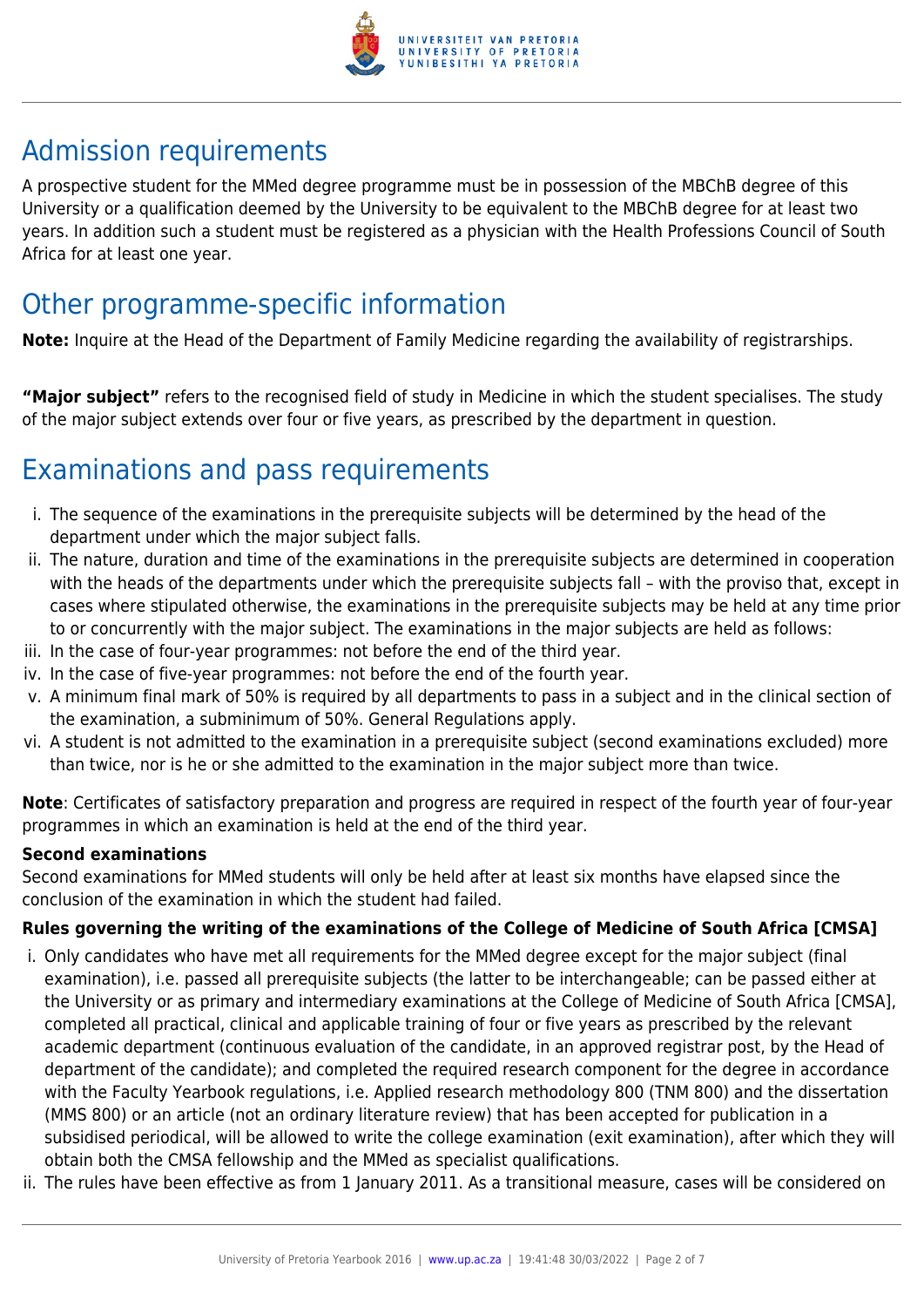

an individual basis where necessary.

# Exemption

#### **Exemption**

- i. The Faculty Board may grant partial exemption from the training and work mentioned under par. (b) and (c)(i) and (ii) above on the grounds of comparable training and experience completed in another post or at another recognised institution – with the proviso that exemption from a maximum period of 18 months may be granted with regard to four-year and five-year programmes.
- ii. Exemption from a maximum of three years may be granted by the Department of Medical Oncology for the MMed in Medical Oncology [MMed(MedOnc)] on the grounds of the MMed(Int) or MMed(Paed) degree of this University, or experience recognised by the University as equivalent.
- iii. Specific prerequisite subjects must be passed within 24 months after commencement of the programme.
- iv. Exemption from a maximum of two years' clinical training may be granted in the Department of Forensic Medicine in respect of the MMed(Path) degree with specialisation Forensic Pathology, to a candidate already in possession of an MMed degree (or a degree deemed equivalent by the University) with specialisation in Anatomical Pathology.

# Pass with distinction

The degree is conferred at the end of the prescribed training period (i.e. three, four or five years, respectively). The degree is conferred with distinction on a student who has obtained a final mark of at least 75% in his or her major subject.

# General information

#### **Registrars**

Departments expect registrars to participate increasingly in the examining and treatment of patients in the hospital, both in-patients and out-patients, as well as performing and interpreting tests in the laboratory (where applicable); initially under supervision and later increasingly at their own responsibility. Lectures/symposia with closely related departments are organised, as well as discussions of literature, etc.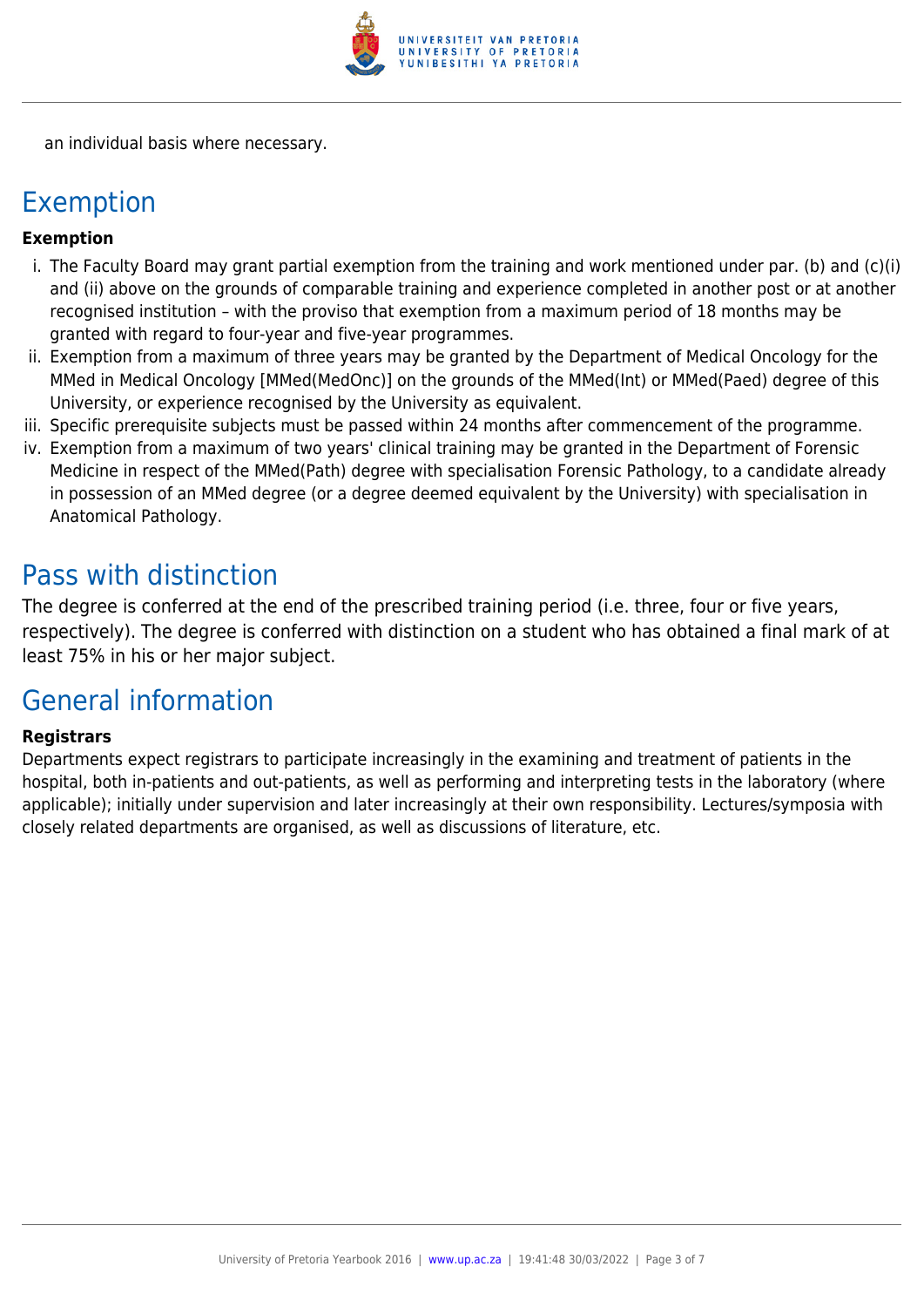

# Curriculum: Year 1

**Minimum credits: 161**

## **Core modules**

### **Anatomy 802 (ANA 802)**

| <b>Module credits</b>         | 36.00                                           |
|-------------------------------|-------------------------------------------------|
| <b>Prerequisites</b>          | No prerequisites.                               |
| <b>Contact time</b>           | 1 lecture per week, 1 discussion class per week |
| Language of tuition           | Double Medium                                   |
| <b>Academic organisation</b>  | Anatomy                                         |
| <b>Period of presentation</b> | Year                                            |
|                               |                                                 |

### **Pharmacology 800 (FAR 880)**

| <b>Module credits</b>         | 36.00                       |
|-------------------------------|-----------------------------|
| <b>Prerequisites</b>          | No prerequisites.           |
| <b>Contact time</b>           | 1 discussion class per week |
| <b>Language of tuition</b>    | Double Medium               |
| <b>Academic organisation</b>  | Pharmacology                |
| <b>Period of presentation</b> | Year                        |

### **Physiology 801 (FSG 801)**

| <b>Module credits</b>         | 36.00             |
|-------------------------------|-------------------|
| <b>Prerequisites</b>          | No prerequisites. |
| Language of tuition           | Double Medium     |
| <b>Academic organisation</b>  | Physiology        |
| <b>Period of presentation</b> | Year              |

### **Pathology 880 (PAG 880)**

| <b>Module credits</b>         | 36.00                                                                 |
|-------------------------------|-----------------------------------------------------------------------|
| <b>Prerequisites</b>          | No prerequisites.                                                     |
| <b>Contact time</b>           | 1 lecture per week, 1 practical per week, 1 discussion class per week |
| <b>Language of tuition</b>    | Double Medium                                                         |
| <b>Academic organisation</b>  | Anatomical Pathology                                                  |
| <b>Period of presentation</b> | Year                                                                  |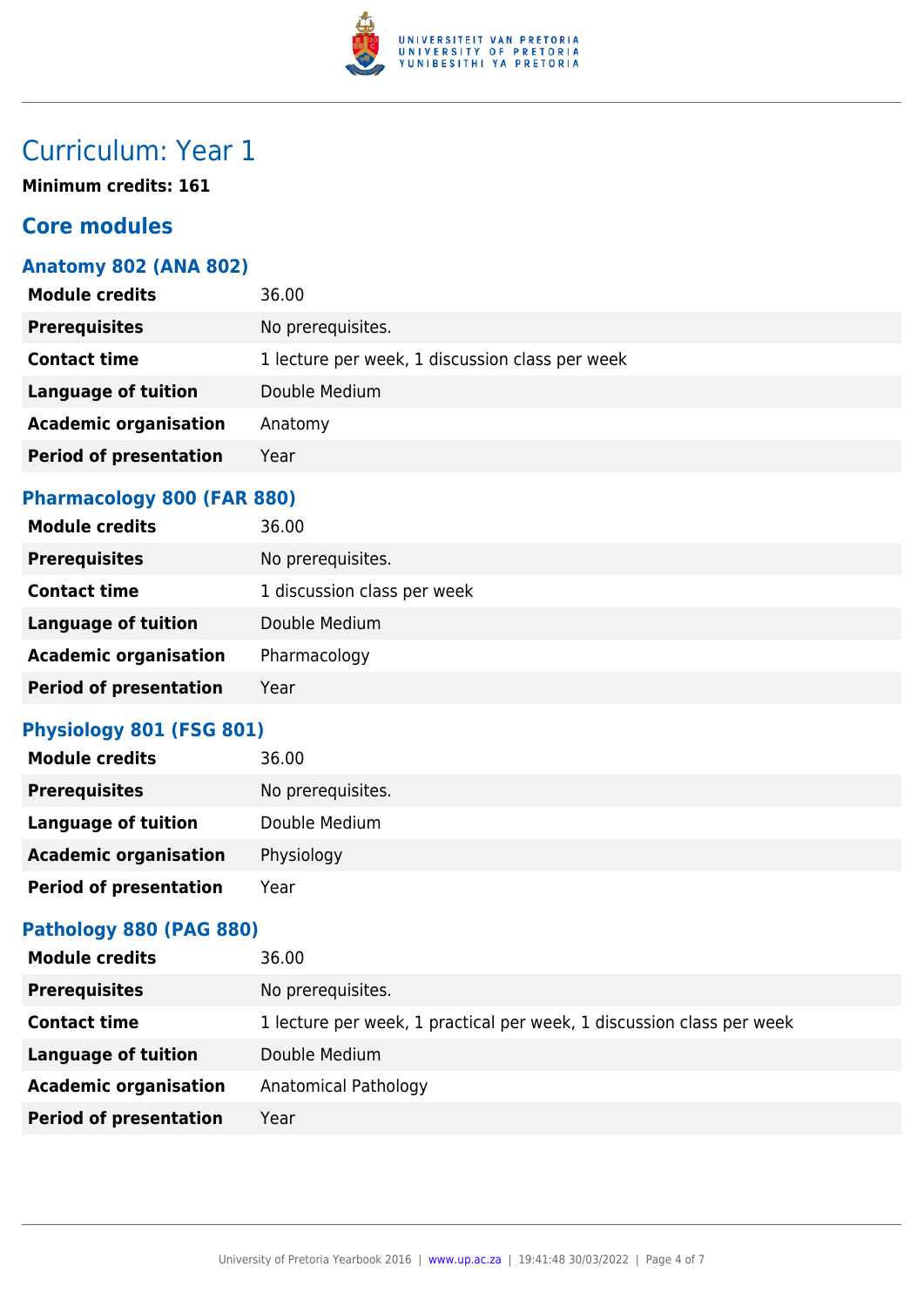

# Curriculum: Year 2

**Minimum credits: 300**

## **Core modules**

### **Anatomy 802 (ANA 802)**

| <b>Module credits</b>         | 36.00                                           |
|-------------------------------|-------------------------------------------------|
| <b>Prerequisites</b>          | No prerequisites.                               |
| <b>Contact time</b>           | 1 lecture per week, 1 discussion class per week |
| <b>Language of tuition</b>    | Double Medium                                   |
| <b>Academic organisation</b>  | Anatomy                                         |
| <b>Period of presentation</b> | Year                                            |
|                               |                                                 |

### **Pharmacology 800 (FAR 880)**

| <b>Module credits</b>         | 36.00                       |
|-------------------------------|-----------------------------|
| <b>Prerequisites</b>          | No prerequisites.           |
| <b>Contact time</b>           | 1 discussion class per week |
| <b>Language of tuition</b>    | Double Medium               |
| <b>Academic organisation</b>  | Pharmacology                |
| <b>Period of presentation</b> | Year                        |

### **Physiology 801 (FSG 801)**

| <b>Module credits</b>         | 36.00             |
|-------------------------------|-------------------|
| <b>Prerequisites</b>          | No prerequisites. |
| Language of tuition           | Double Medium     |
| <b>Academic organisation</b>  | Physiology        |
| <b>Period of presentation</b> | Year              |

### **Pathology 880 (PAG 880)**

| <b>Module credits</b>         | 36.00                                                                 |
|-------------------------------|-----------------------------------------------------------------------|
| <b>Prerequisites</b>          | No prerequisites.                                                     |
| <b>Contact time</b>           | 1 lecture per week, 1 practical per week, 1 discussion class per week |
| <b>Language of tuition</b>    | Double Medium                                                         |
| <b>Academic organisation</b>  | Anatomical Pathology                                                  |
| <b>Period of presentation</b> | Year                                                                  |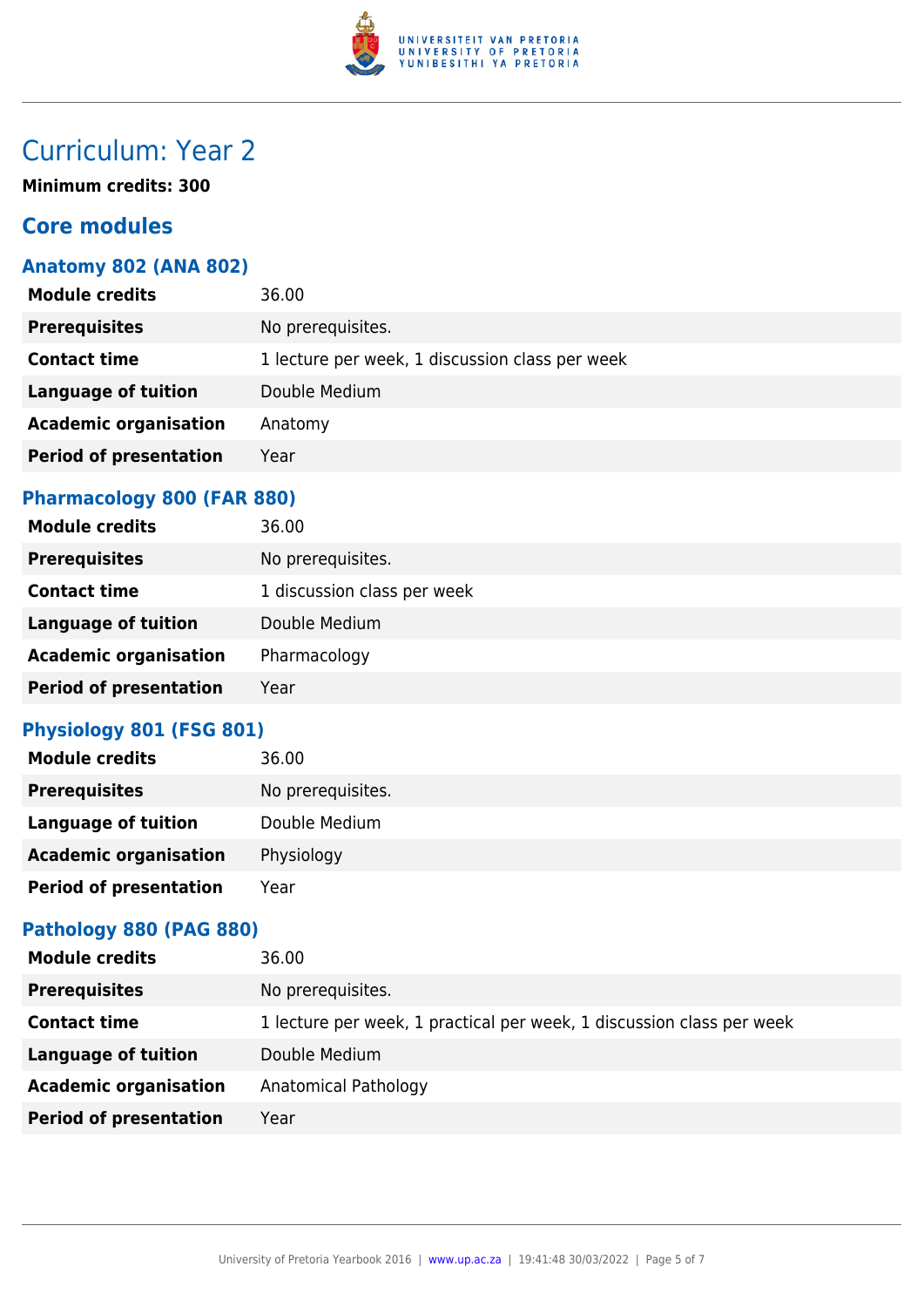

# Curriculum: Year 3

**Minimum credits: 161**

### **Core modules**

### **MMed: Essay 800 (MMS 800)**

| <b>Module credits</b>         | 12.00                                |
|-------------------------------|--------------------------------------|
| <b>Prerequisites</b>          | No prerequisites.                    |
| <b>Language of tuition</b>    | Both Afr and Eng                     |
| <b>Academic organisation</b>  | <b>Health Sciences Dean's Office</b> |
| <b>Period of presentation</b> | Semester 1                           |

### **Applied research methodology 800 (TNM 800)**

| <b>Module credits</b>         | 5.00                           |
|-------------------------------|--------------------------------|
| <b>Prerequisites</b>          | <b>BOS 870</b>                 |
| <b>Language of tuition</b>    | English                        |
| <b>Academic organisation</b>  | School of Health Syst & Public |
| <b>Period of presentation</b> | Year                           |
| <b>Module content</b>         |                                |
| *Attendance module only       |                                |